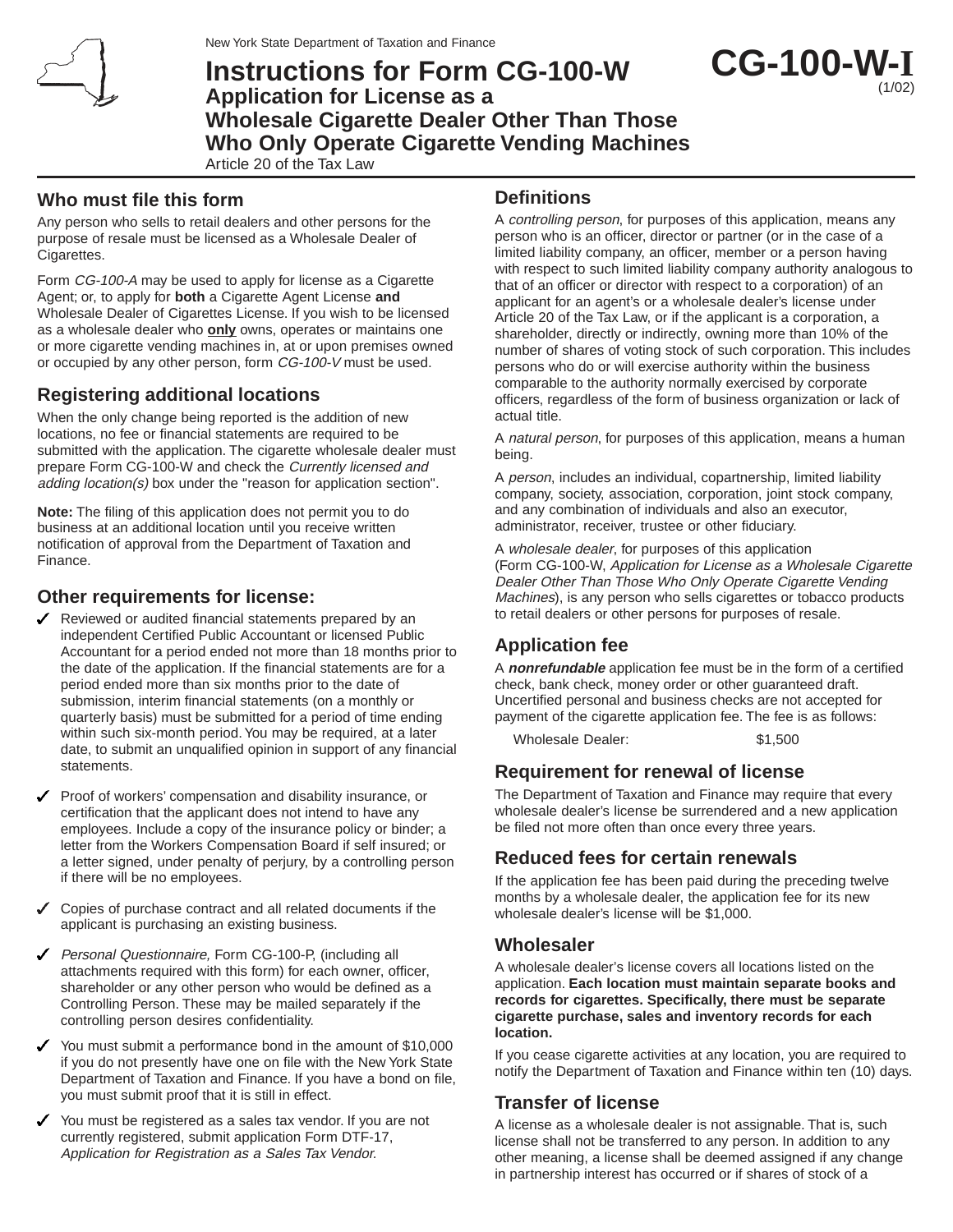#### **Page 2** of 3 **CG-100-W-I** (1/02)

corporate agent are acquired by any person such that the person owns, directly or indirectly, more than 10% of the number of shares of voting stock of such corporation (25% or more in the case of an entity who has four or fewer shareholders). Except as provided herein, an assignment of a license is invalid and shall immediately result in the cancellation of such license.

However, if the transfer of the license is by way of bequest or inheritance from a decedent directly to:

- (i) the spouse or an ancestor of the decedent;
- (ii) a lineal descendant of the decedent, of the decedent's spouse, or of a parent of the decedent; or
- (iii) the spouse of any lineal descendant described in subparagraph (ii),

the license will remain valid for 90 days from the death of the individual. The beneficiary must promptly apply for a new license from the Department of Taxation and Finance.

#### **Applications for transfer of license must include applicable fees for your application to be processed.**

### **Item-by-item instructions**

#### **Item numbers not listed are assumed to be self-explanatory.**

**Item 1(a) -** Enter the exact legal name of your business. The legal name of a corporation is the name that appears on the certificate of incorporation. A limited liability company's legal name is the name that appears on its articles of organization. The legal name of an unincorporated business is the name in which the business owns property or acquires debt. The legal name of a partnership or a limited liability partnership is the name that appears on its partnership agreement. The legal name of a sole proprietorship is the name of the individual owner of the business.

**Item 1(b) -** Enter the trade name, "doing business as" name, or assumed name if different from 1(a). For a corporation, this is the name that appears on the trade name certificate you filed with the New York State Department of State. For an unincorporated business, this is the name filed with the county clerk's office.

**Item 1(c) -** Check all appropriate boxes pertaining to cigarette related activities which you are currently or will be involved in.

**Item 2 -** Enter the physical address of all storage locations and include the telephone numbers for all locations. Attach additional sheets if necessary.

Enter the mailing address(es) where you want to receive information, forms, etc. from the Tax Department. A post office box or representative's address is acceptable.

Give location information such as cross streets or nearest intersecting road.

List the specific location(s) in the building where the cigarette business is to be conducted. (Example: rear of first floor).

**Item 3(b) - Enter your Federal Employer Identification Number** (FEIN). If you do not have one, you are required to obtain one from the Internal Revenue Service (IRS) at 1 800 829-1040. A license will not be issued until an FEIN is obtained.

**Item 3(c) -** If you have any other Federal Employer Identification Number(s), enter such number(s).

**Item 3(d) - Enter the date you began the New York State business** for which you are applying or the date that you expect to begin conducting business in New York State.

**Item 4(a) -** If any of the storage locations listed in Item 2 are leased, Form CG-100-L, Cigarette Agent/Wholesaler - Lessor Identification, must be completed for each leased location. Copies of the lease or deed, for each location, must be submitted with your application.

**Item 6** - **Complete this item only if the applicant is an individual or a partnership (certain LLCs may be considered**

**partnerships by the IRS and therefore need to complete this** section). List owner(s), general partner(s), limited partner(s) or controlling persons. Identify general partners as **GP** after their names and limited partners as **LP**. Include all employees responsible for the duties specified under A through G as listed.

#### **You must provide a complete actual home address for each person listed. Do not list the home address as c/o applicant.**

If a listed person has dual citizenship, enter both countries. The date of birth is required for each person listed.

In the duties (A through  $G$ ) box, circle the letters A through  $G$  as they apply to the duties of the individual who has final authority for the following:

- **A** signing checks on the company's bank account(s)
- **B** signing the business' tax returns
- **C** paying creditors
- **D** making the final decision on which bills are to be paid
- **E** conducting the business' general financial affairs
- **F** filing returns or paying taxes imposed under Article 20 of the Tax Law
- **G** complying with any other requirement of the Tax Law

If the person listed performs duties relating to finances or taxes other than A-G, list the specific duties.

Provide the actual home phone number of each person listed in item 6.

#### **Item 7** - **Complete this item only if the applicant is considered a corporation by the IRS (if the LLC applicant is considered a partnerships by the IRS, complete item 6).**

**Item 7(a)** - Foreign and alien corporations must furnish proof that they have filed for authority to conduct business in New York State. Provide a copy of the 1) Application for Authority filed with New York State Secretary of State, and 2) official filing receipt issued by the New York State Secretary of State.

**Item 7(b)** - Enter the corporate headquarters' physical address, or same if as shown in Item 2.

**Item 7(c)** - Enter the required information for shareholders who own or control, directly or indirectly, more than 10% of the voting stock. For citizenship, date of birth and duties see the instructions for item 6. The percentage of voting stock ownership is required and the date when the present level of stock ownership was reached. Percentages may be rounded to the nearest whole percentage for purposes of items 7(c) and 7(d). If any shareholder listed is not a *natural person*, attach a separate listing showing the information required in 7(c) until all ownership interest of more than 10% has been attributed to natural persons.

#### **Item 7(d) - 100% of the voting stock must be accounted for in items 7(c) and 7(d).**

**Items 7(e) and 7(f**) - You must provide a complete actual home address for each person listed. List officers and controlling persons in 7(e) or directors in 7(f). Include all employees responsible for the duties specified under A through G in 7(e). For citizenship, date of birth and duties, see the instructions for item 6.

**For Items 8 through 15, please check all applicable boxes and answer all questions which pertain to your business. Use additional sheets if more space is needed to fully explain any item.**